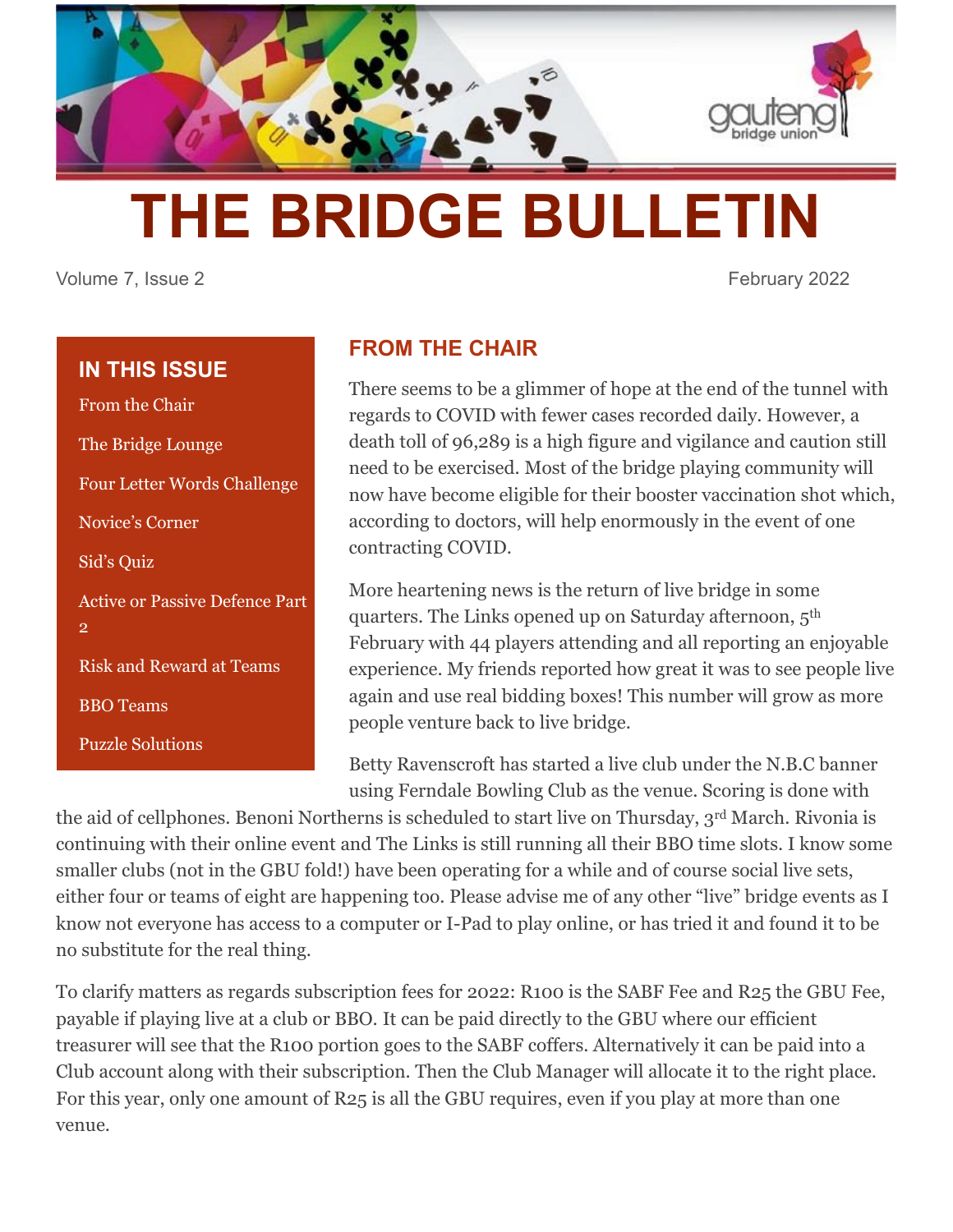To me it seems that live bridge and BBO will exist side-by-side. The face of bridge is changing with evening bridge probably not going to function at all. With curfew happening in the last two years, players have become accustomed to staying at home more now in the evenings.

Please continue to keep safe and advise me of any interesting happenings, or what you would like to read in the newsletter, either via cell: 082 430 4140 or via emai: dingersent<sub>51</sub>@gmail.com.

Yours in bridge,



**STOP PRESS!** After writing this, I received an email advising that three weekday live sessions will re-open at The Links: Tuesday Mornings

Wednesday Afternoons

Friday Mornings

## 

# **THE BRIDGE LOUNGE**

*Deirdre Ingersent*

by **Jeff Sapire**

One of the most enjoyable aspects of bridge is bidding a hand well to a great contract, and then playing it accurately. In golfing terms, it would be like hitting a beautiful drive, then an excellent 2nd close to the pin, and then holing the putt for a birdie.



| South          | West             | <b>North</b>   | <b>East</b>     |
|----------------|------------------|----------------|-----------------|
|                | $3 \spadesuit$   | 3 <sup>4</sup> | Р               |
| 3 <sub>•</sub> | P                | $4 \clubsuit$  | Р               |
| 4 <sub>•</sub> | P                | $4$ V          | Р               |
| 4NT            | P                | $5*$           | P               |
| 5NT            |                  | 7♠             | <b>All Pass</b> |
|                | Opening Lead: KA |                |                 |

## Bidding:

Over north's 3D overcall south's 3S was forward-going and forcing. 4C was a control bid agreeing spades, as were 4D and 4H. 4NT was Keycard Blackwood (for spades) and 5D showed 0 or 3 key cards. 5NT asked for kings and north

made an excellent decision to jump to 7 spades on the basis of the long diamond suit; with south having shown the diamond ace with the 4D control bid, he expected the suit to produce five or six tricks.

Play: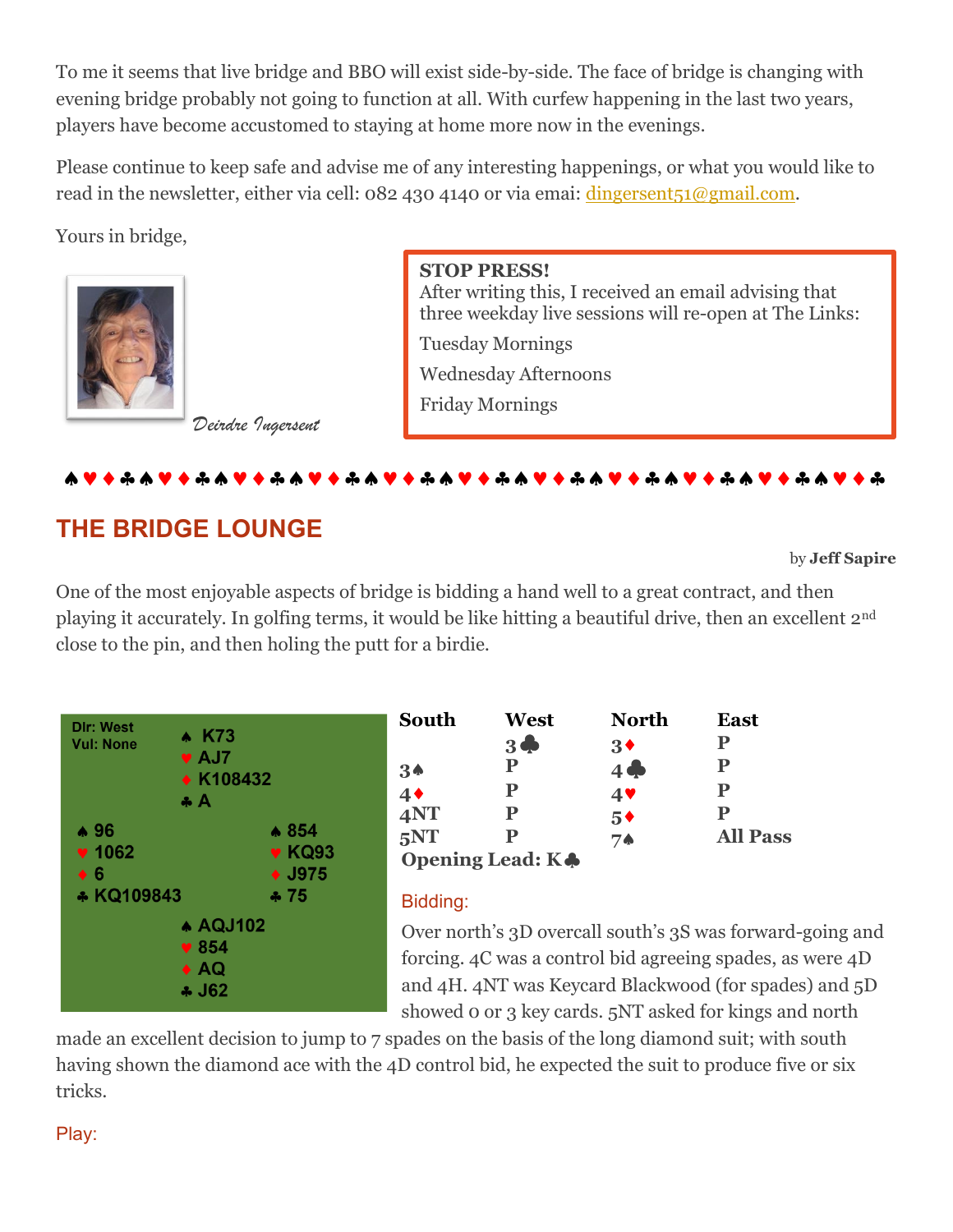Declarer won the opening lead and saw that the contract would be easy if diamonds broke 3-2, or if a defender had the singleton jack. The question was whether something could be done if the diamonds were 4-1 (without a singleton jack)?

Accordingly, declarer drew two only rounds of trumps with the A-Q and then cashed the A-Q of diamonds. They did break 4-1, but luckily the hand with the singleton diamond had no more trumps, so he now ruffed a club, cashed the king of diamonds and ruffed a diamond in hand. He drew the last trump, crossed to the table with the heart ace, and cashed the two winning diamonds. The thirteen tricks were – five spades in hand, heart ace, three top diamonds, club ace, club ruff in dummy, and the last two established diamonds.

What, you may ask, if the third diamond was ruffed? The answer is that if the diamonds were 4-1 you were not making the hand anyway if you drew all the trumps. There's only one entry in dummy to set up the diamonds, so you cannot get back there. On top of this, even if you had an extra entry, there would only be twelve tricks. So, the 'safe play', as it were, was to test the diamonds after only two rounds of trumps.

#### About the Author:

Jeff Sapire, a top-class bridge-player in his own right, has represented South Africa. He teaches all levels, these days on Zoom – beginner, intermediate, advanced and Workshops. To find out more about his well-structured and informative lessons, contact him on [jeffshirl@telkomsa.net,](mailto:jeffshirl@telkomsa.net) or call him on 082 551 2526.

# **FOUR LETTER WORDS CHALLENGE**

#### Devised by **Deirdre Ingersent**

How many points are needed to make a game contract in bridge? 25 or 26 would you say?

The challenge is this:

Can you name 25/26 four letter words (all used in bridge) within five minutes? To get you started, SLAM is good!

| 1.  | 2.  | 3.  |
|-----|-----|-----|
| 4.  | 5.  | 6.  |
| 7.  | 8.  | 9.  |
| 10. | 11. | 12. |
| 13. | 14. | 15. |
| 16. | 17. | 18. |
| 19. | 20. | 21. |
| 22. | 23. | 24. |
| 25. | 26. |     |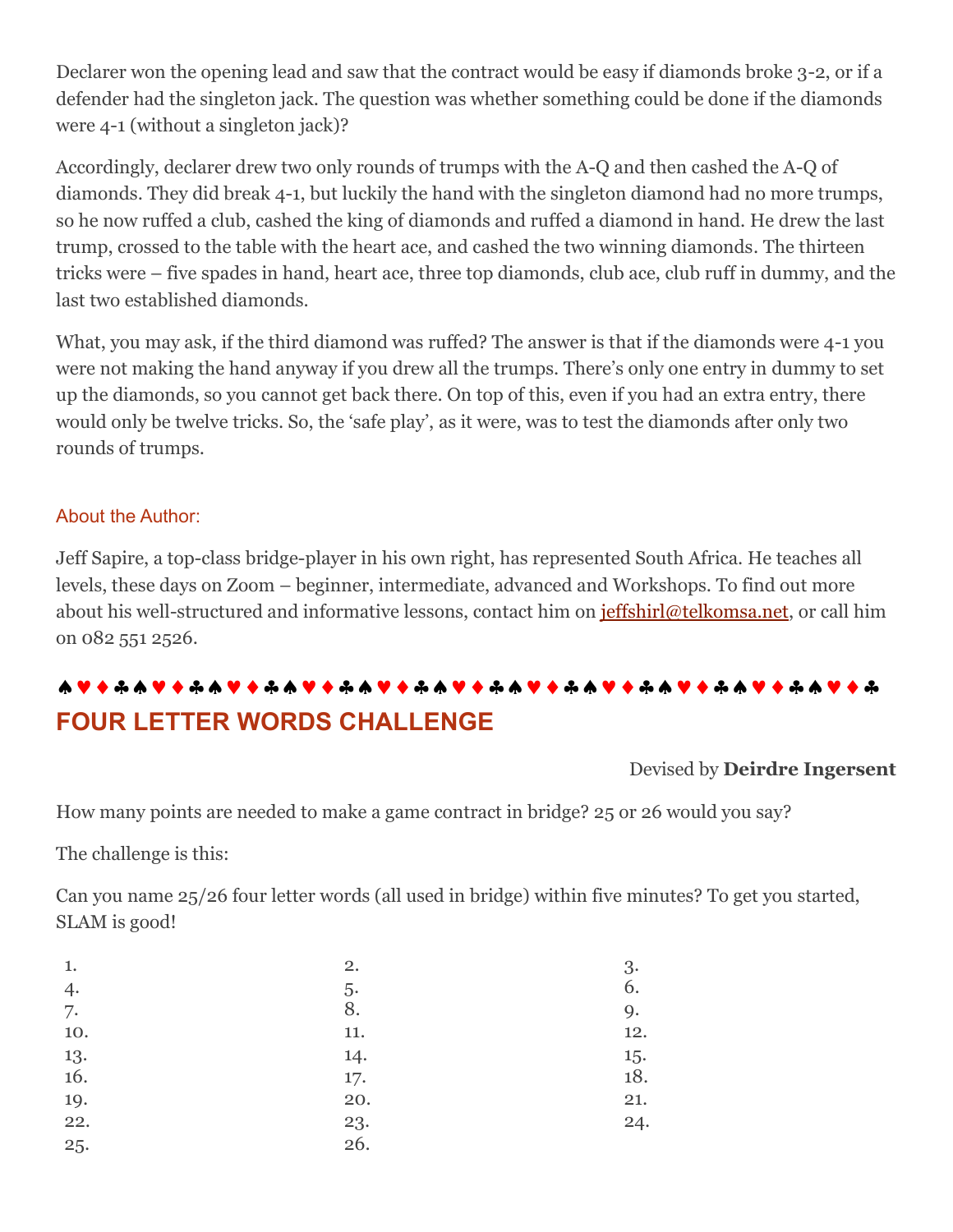# **NOVICE'S CORNER**

## Winners and Guaranteed Winners

#### by **Lisa Adamson**





Rosebud and Bud were East-West playing in 3NT on this deal.

Bud won the lead with the  $K\blacktriangledown$ , and then happily counted his winners. Three spades, one heart, one diamond and five clubs.

So he played out three rounds of spades, discarding a club. Next he played the A and  $44$ . North took his K $\clubsuit$ , and played his J $\spadesuit$  and fifth spade, A $\spadesuit$ , and exited with 10 $\heartsuit$  to Souths A $\heartsuit$ . Down 1.

"But I had 10 tricks in the bag," Bud lamented afterwards.

"Yes dear," responded Rosebud sweetly, "but remember our teacher told us there is a difference between winners and guaranteed winners. You only had 4 guaranteed winners and you must develop the rest!"

Once Bud won the first trick in hand he must consider the following:

Three spade tricks are guaranteed, so leave them to play at the end.

His longest holding is clubs, and this is where he must start to develop extra tricks. So  $2\clubsuit$  to A $\clubsuit$ , return the  $4\clubsuit$ , won by North's K $\clubsuit$ . Now no matter what North plays next, he makes his contract: 3 spades, 2 hearts, a diamond and 4 clubs. 10 tricks.

Tips for playing No Trump: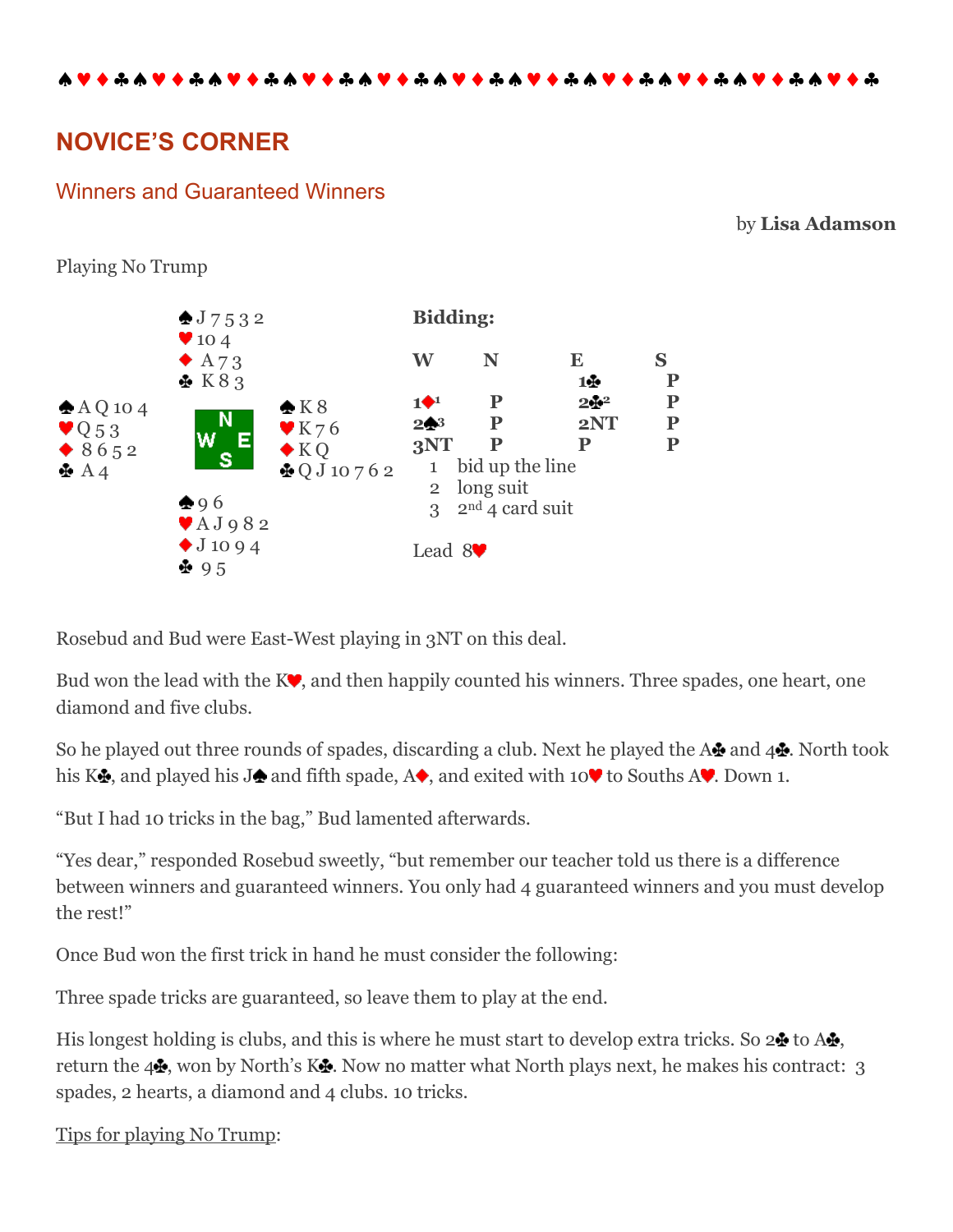- Do not play the suit they have attacked, you are short in it, they are long.
- Count your sure winners, in this case 3 spade tricks. Do not play them, save them for last.
- Decide what trick(s) you need to lose and lose them as soon as possible (here the Club suit is very strong, missing only the king. So try to get the opposition to play the King.) But you must win in the short hand first (i.e.  $A \oplus B$  then play  $4 \oplus A$ .
- Make sure you can win a trick in hand to get back to the clubs, here  $K\spadesuit$ , and that is why you do not play spades first.
- When it is immaterial whether you win in hand or in Dummy, win in the short holding so that you have a lead to the long holding in the other hand.

## About the Author

Lisa Adamson has been teaching bridge since 2017, concentrating mainly on beginners and helping "rusty" players find their way into the game again. Many of these players now belong to clubs and are playing confidently on BBO and RealBridge.

## 

# **SID'S QUIZ**

#### by **Sid Ismail**

This hand comes from a "challenge" on BBO where my brother Shafik in the USA and I have weekly contests.

| D<br>5                                                | <b>Robot</b><br>N.<br>$\triangle$ AQ<br>83<br>QJ103<br><b>★ K9653</b> | W<br>S<br>N<br>Е<br>P<br>1 <sub>2</sub><br>$1 -$<br>1NT<br>Ρ<br>3 <sub>Y</sub><br>Ρ<br>Ρ<br>4NT<br>$3\spadesuit$<br>Ρ<br>6♠<br>P<br>5◆<br>Ρ<br>D<br>D | Ί<br>6<br>Ι<br>S                   |
|-------------------------------------------------------|-----------------------------------------------------------------------|-------------------------------------------------------------------------------------------------------------------------------------------------------|------------------------------------|
| <b>Robot</b><br>6<br>Q7542<br>A652<br>$\clubsuit$ J42 |                                                                       | Robot<br>E<br>$*7532$<br>$\blacktriangledown$ 109<br>9874<br>$\triangle$ Q108                                                                         | Γ<br>Γ<br>η<br>η<br>$\overline{1}$ |
|                                                       | S<br>newmoon<br><b>★ KJ10984</b><br>V AKJ6<br>K<br>$\clubsuit$ A7     | 64 S<br><b>NS: 0 EW: 0</b>                                                                                                                            | $\overline{\phantom{a}}$<br>V      |

I gained 1 IMP on this hand…

The contract in both rooms was 6♠.

In my room this was the play sequence –

Tr 1: H4 H3 H9 HJ Tr 2: spade to ace Tr 3: SQ – overtaken Tr 4: SJ (discard C3) Tr 5: S10 (discard C5) Tr 6: DK from hand but this was ducked!

**The position is as follows, with South to play.**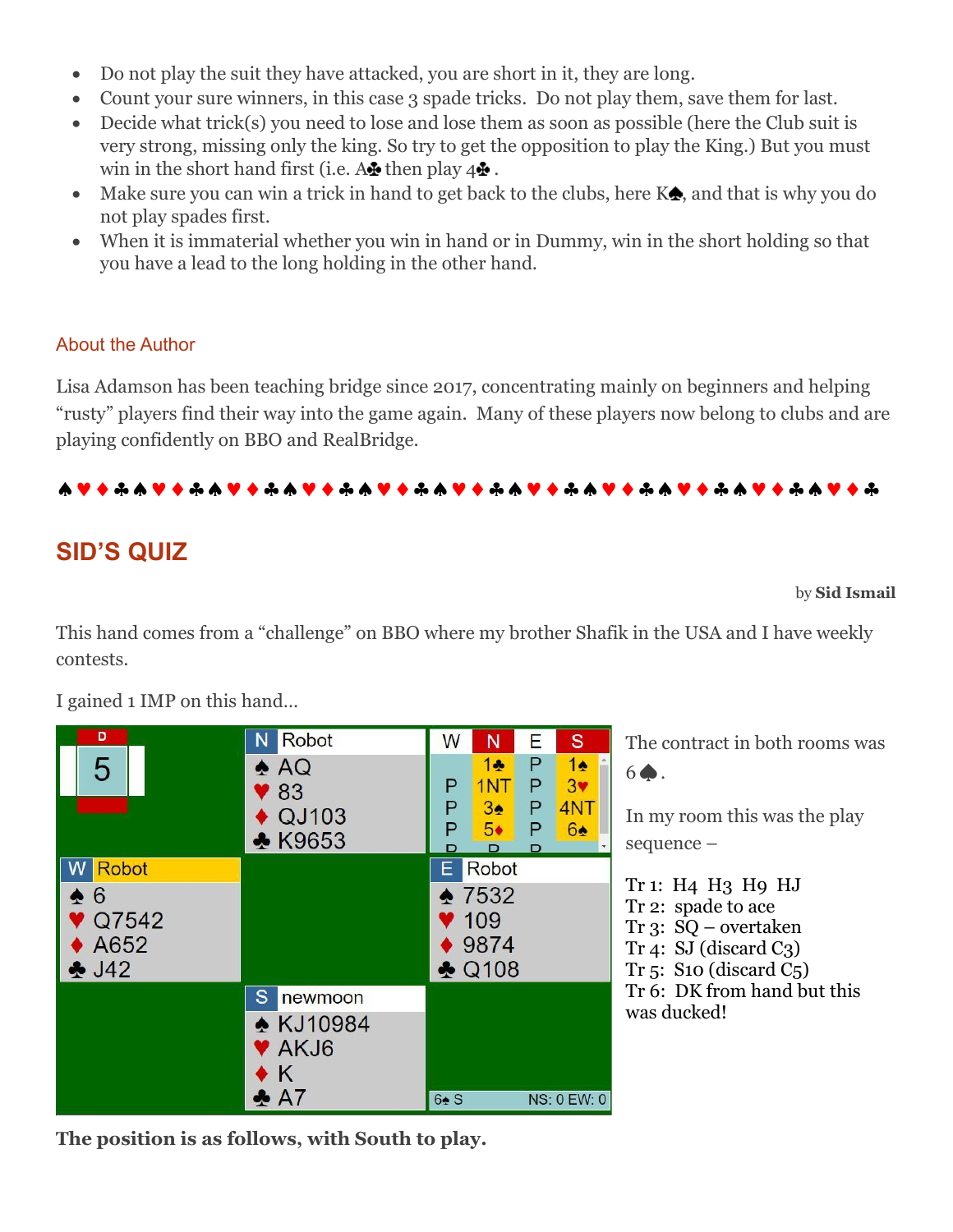## QUIZ: Can you make all 13 now?



#### About the Author:

Sid Ismail runs pairs tournaments on BBO every Wednesday and Friday at 14h00. For more information, contact him on 082 411 9900 or visit [www.elsid.co.za.](http://www.elsid.co.za/) SABF Masterpoints can be earned!

# 

# **ACTIVE OR PASSIVE DEFENCE – PART 2**

#### Researched by **Deirdre Ingersent**

This month we look at Part 2 in Active and Passive Defence. For Part 1, download the January issue of The Bridge Bulletin on our website.

#### **Which card should I save?**

This question comes up more than one would think especially when declarer is running a long suit against you and you have that nasty decision to make – what cards should I save and what can I discard? Cooperation with your partner will often supply the answer.

- 1. COUNTING SIGNALS given by partner (High-Low showing he has an even number of cards in that suit and Low-High indicating an odd number of cards) in the suit declarer is leading can help you figure out how many cards declarer holds in that suit.
- 2. INFORMATIVE DISCARDS. A tricky thing! Traditionally High-Low signals in suits in which partner has strength and Low-High (up the line) in suits he does not control. However, often one is reluctant to discard a high card in a suit in which you have interest, preferring to discard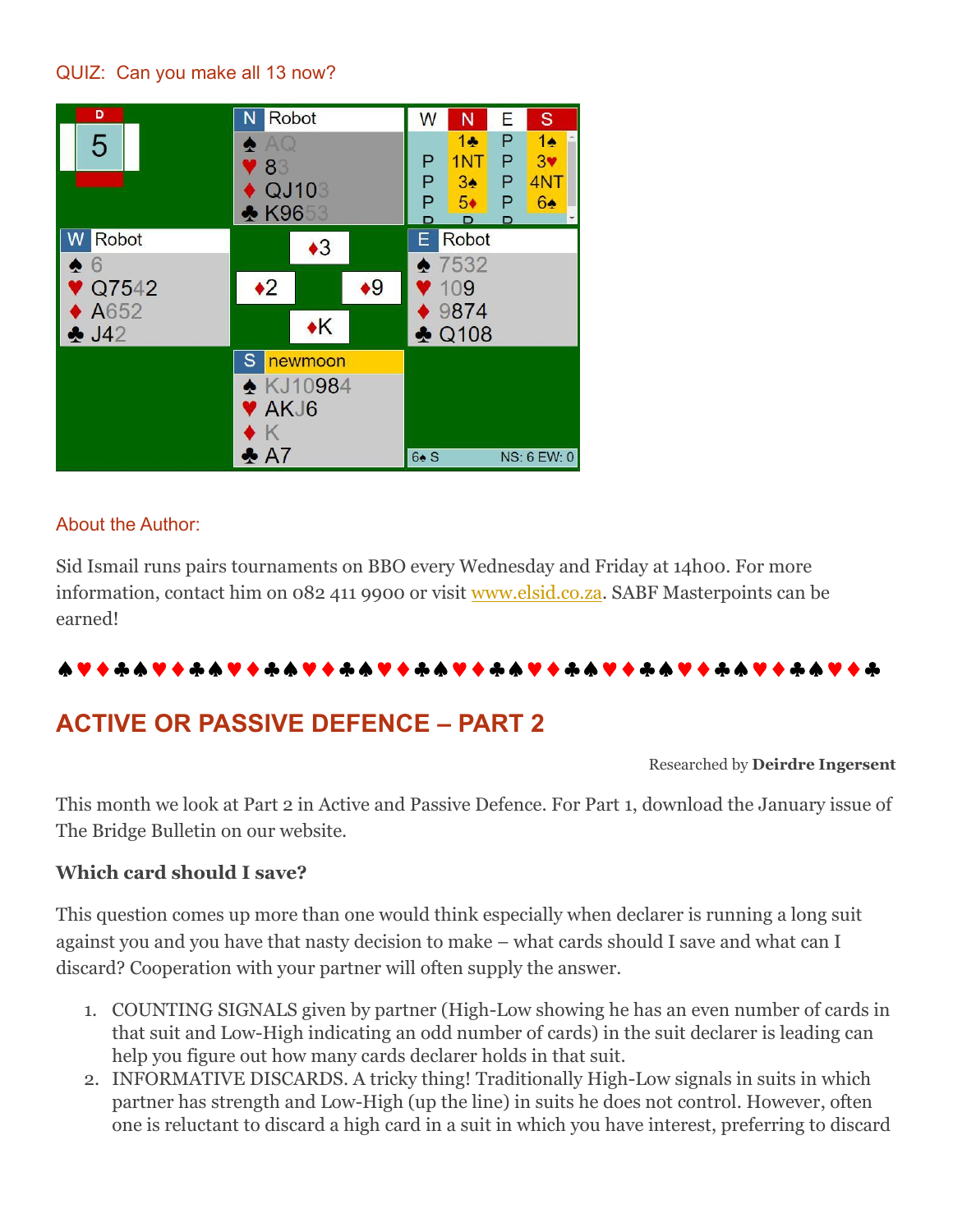low cards in suits in which one is not interested. This NEGATIVE inference suggests strength or interest in the suit in which he has made NO discards.

## **Remember the Bidding**

Paying careful attention to the bidding can often give you a good count of the hand. Knowing how many cards declarer has in each suit will often help you decide which cards to save. A good tip is to retain as many cards as dummy has in a suit (if dummy is reachable) and/or to keep as many cards as declarer has in a suit. Even if your holding is as low as 9 4 3 2, it may be advisable to hold onto this suit if you know declarer has four cards in it too. The layout might be like this:

| AK86 |
|------|
|------|

Your nine now becomes a 4<sup>th</sup> round winner.

Another little sign – in a suit contract if declarer did not ruff a loser in dummy

when he could have done so, he probably doesn't have a loser in that suit. Therefore, you could safely discard your high cards in that suit.

Counting declarer's high card points and relating them to the bidding can help. If he bid 1NT at the start (15-17) and so far you have counted 13 points coming out of his hand then that missing king you want to know about is most likely in his possession. Also true would be this: if declarer responding to his partner's opening bid said 1NT and has already shown up with 8/9 points, the missing king or ace is in your partner's hand.

# **Which Card Should I Return?**

Partner has led a suit and you have won the trick and want to return that suit. Partner usually wants to know how many cards you originally held in that suit so as to avoid giving declarer a trick.

With an original holding of four cards, return the lowest:



In the play when declarer plays 10, J wins trick, then K is played and Q is felled.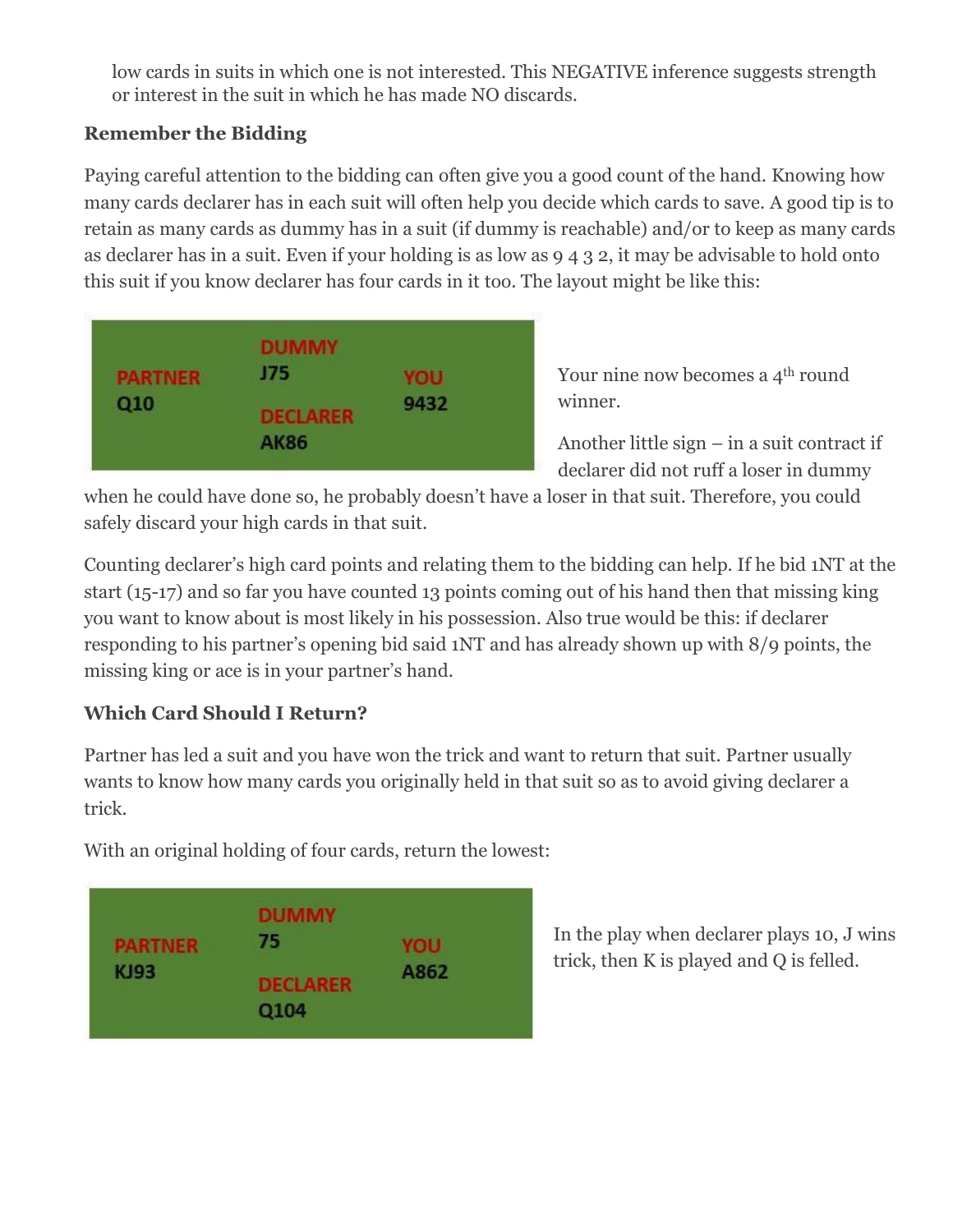With an original holding of three cards, return the highest:



Same play, 8 by you, 10 by declarer and then J winning trick. Don't follow with the King as then declarer's Queen becomes a trick.

# 

# **RISK AND REWARD AT TEAMS**

#### Submitted by **Peta Balderson**

One of the things we had drummed into us when we first played in high-level tournaments, was to bid all borderline games but particularly vulnerable games. The reward of making a vulnerable game is worth the risk of going off. This is certainly sage advice but as the hand below shows, it's a question of where the border of borderline is.

This is a board from a match played a while ago by 10 international teams:



| North | East           | South           | West   |
|-------|----------------|-----------------|--------|
|       |                | Р               | 1 V    |
| P     | 29             | P               | $2NT*$ |
| P     | $\mathbf{3}$ V | <b>All Pass</b> |        |

From the bidding it is unlikely that N/S have a big Spade fit, so that would not have played a part in the decision by West to jump to 4. (Often jumps have a two-way benefit: 1] the chance of making and 2] keeping the opps from finding a fit).

We didn't take all the tricks that we could have  $\odot$  but then

only one N/S pair did and one let them make 10 tricks (imagine the reward there!)

At the other table our partner jumped to  $4\blacktriangledown s$  and went 1 down. A swing of 6 IMPS.

The risk was taken with no reward this time! Would it have hurt to make the enquiry, for a flat board? If 10 tricks were there for the taking, the swing would have been 10 IMPS in our favour.

7/10 of the West players in this match did not take the risk. What would you do?

## About the Author:

Peta Balderson is a Life Master bridge player who has represented South Africa internationally.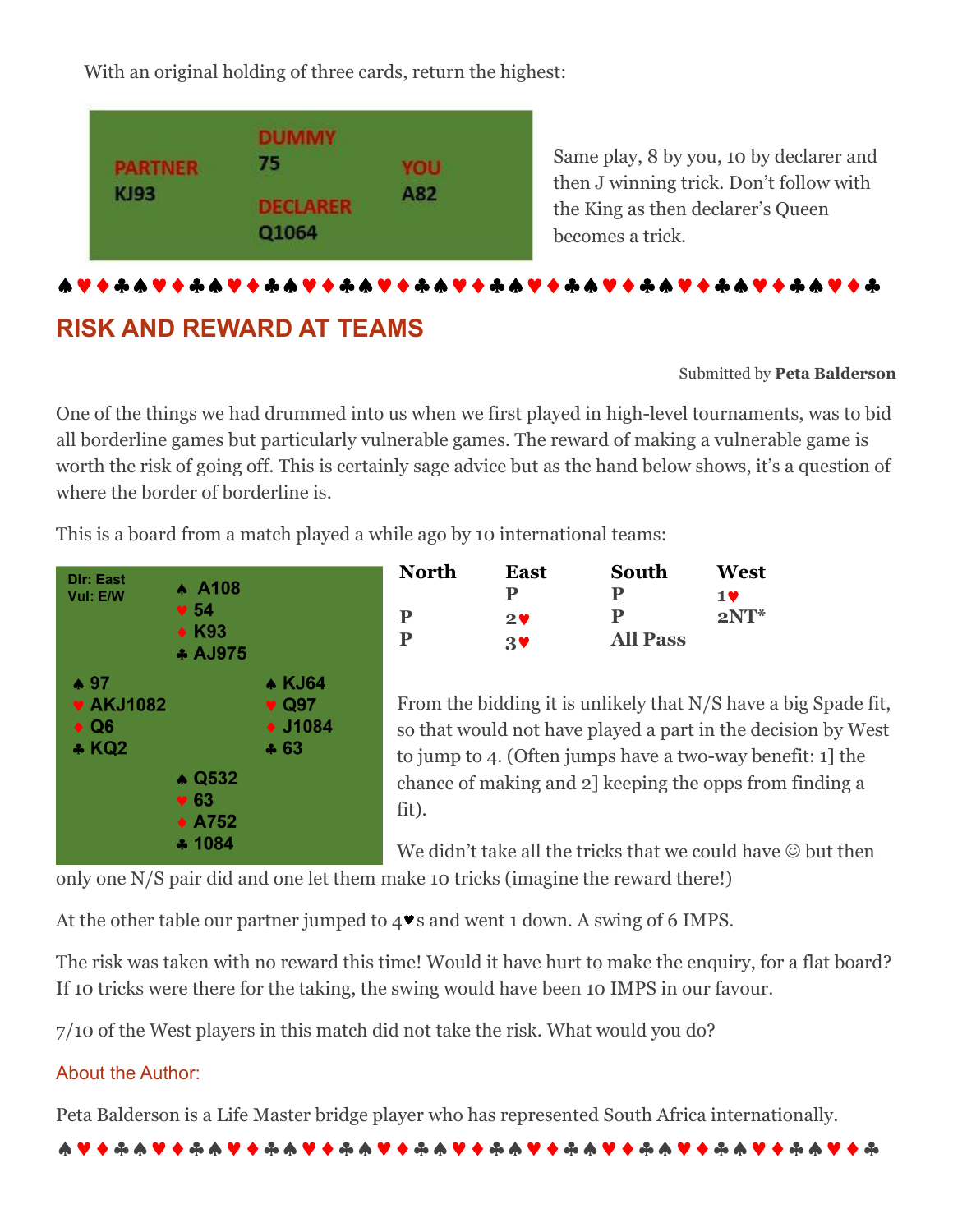**JOIN US ON BBO TEAMS**